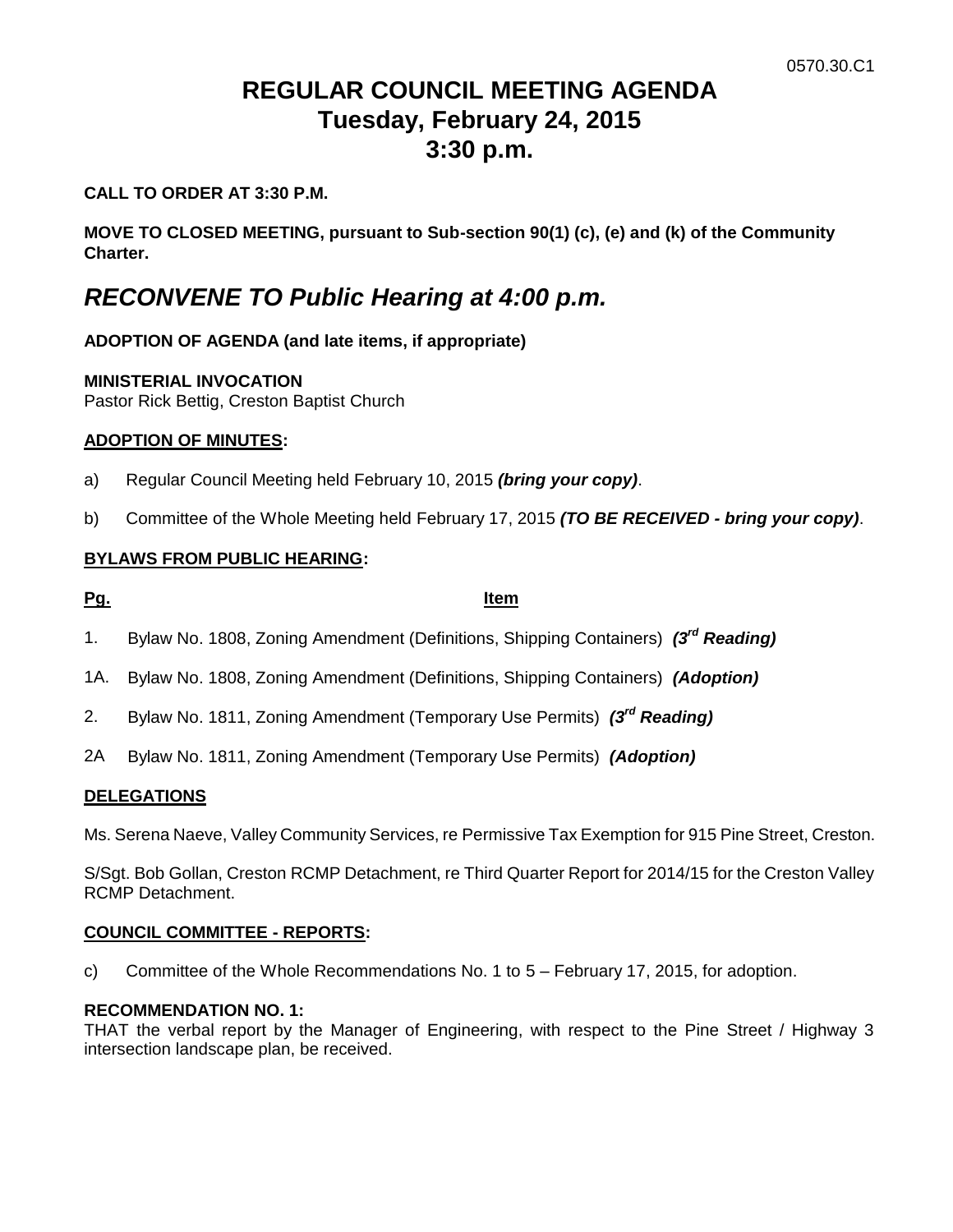## **RECOMMENDATION NO. 2:**

THAT Ltr #102 from the Town Planner, regarding a proposal to establish an Official Community Plan Advisory Committee, be received; THAT Council establish an Official Community Plan Advisory Committee, as per the Terms of Reference as set out in Ltr #102, a copy of which is attached to and forms a part of these minutes as Appendix 'I'; THAT the Official Community Plan Advisory Committee be established for the term March 1, 2015 to March 31, 2016; AND FURTHER, THAT staff is authorized to commence the application process for membership on the Official Community Plan Advisory Committee, bringing forward a recommendation with respect to applicants, for Council approval.

# **RECOMMENDATION NO. 3:**

THAT the verbal report by the Town Manager regarding closing Town Hall on December 21, 22 and 23, 2015, be received; AND FURTHER, THAT Council approves the closing of the Town Hall facility to the public on December 21, 22 and 23, 2015, as in the previous two years.

# **RECOMMENDATION NO. 4:**

THAT Ltr #101 from the Director of Finance and Corporate Services, providing an overview of the Town of Creston's Five Year Financial Plan Bylaw No. 1799, be received.

# **RECOMMENDATION NO. 5:**

THAT the verbal report by the Town Manager regarding draft changes to Council's Strategic Priorities Chart, be received; THAT staff is authorized to bring forward to Council, the proposed amendments to Council's Strategic Priorities Chart for approval; AND FURTHER, THAT staff bring forward a revised Corporate Strategic Plan, incorporating the changes proposed by members of the Committee of the Whole, to an upcoming Council meeting for consideration.

### **Pg. Item**

- 5. Ltr #98 from Valley Community Services, re Permissive Tax Exemption for 915 Pine Street, Creston.
- 9. Ltr #85 from S/Sgt. Bob Gollan, Commanding Officer, Creston RCMP Detachment, re Third Quarter Report for 2014-15.
- 11. Ltr #111 from the Fire Chief, re alcohol use on Town owned properties and/or facilities.
- 15. Ltr #93 from Terry Webster, re moratorium to allow BC Utilities Commission to review the proposed Site C project.
- 17. Ltr #95 from the Town Manager, re amendment to Cemetery Policy with respect to Burials.
- 19. Ltr #103 from the BC Aboriginal Network on Disability Society, requesting a donation.
- 21. Ltr #107 from the Creston Community Band, re application for a Discretionary Grant to assist with storage costs for music and equipment, etc.
- 23. Zoning Amendment Bylaw No. 1800, 2014, re amendment with respect to the Comprehensive Development (CD-1) Zone *(require resolution to rescind 1st and 2nd readings to bylaw, Resolution No. 66-14 from the February 25, 2014 Regular Council Meeting).*
- 23A. Verbal report by Councillor Boehmer regarding the Annual Family Day Celebration (Winter Children's Festival) and discussion for hosting future annual celebrations.